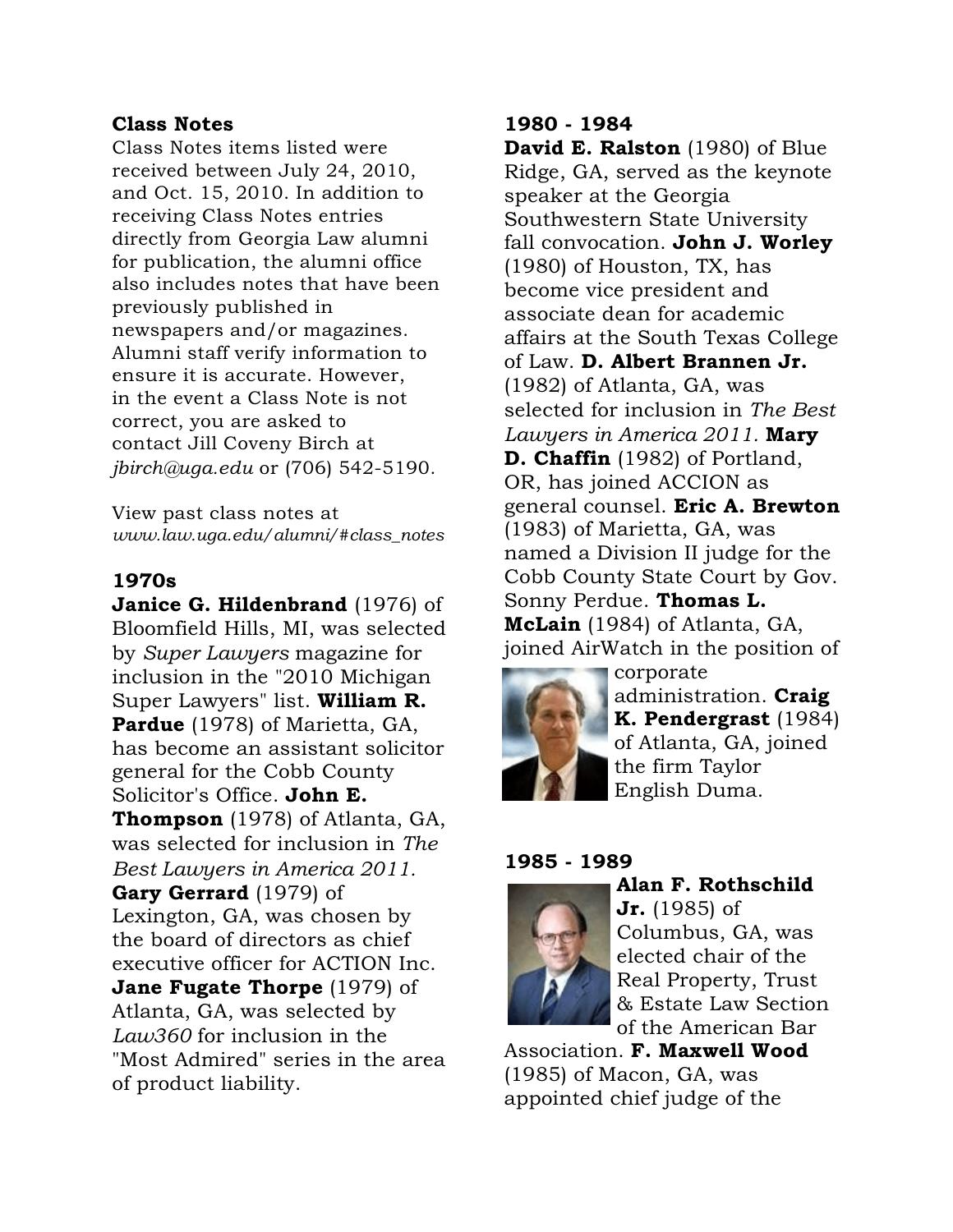Office of State Administrative Hearings by Gov. Sonny Perdue. Elizabeth Pelypenko (1988) of Marietta, GA, placed 22nd at the U.S. Fencing National



Championship. Kenneth R. Bernard **Jr.** (1989) of Douglasville, GA, served as the keynote speaker at the summer

commencement ceremonies of the University of West Georgia and was elected chair of the University System of Georgia Foundation. Additionally, he continues to serve as the representative of the 13th Congressional District on the Board of Regents and as chair of the regents' Organization and Law Committee. Carl W. Bowers (1989) of Acworth, GA, was named a Division I judge for the Cobb County State Court by Gov. Sonny Perdue.

# 1990 - 1994

Michael J. Sharp (1991) of New York, NY, joined Jefferies Inc. and has been named executive vice president, general counsel and secretary of Jefferies Group.



Christopher M. **Ziegler** (1992) of Alpharetta, GA, completed civil mediation training at Henning Mediation in Atlanta and has

become a registered neutral with

the Georgia Office of Dispute



Resolution. David L. Principe (1993) of Buffalo, NY, joined Damon Morey as special counsel. John D. All (1994) of Comer,



GA, has joined the faculty of Western Kentucky University and teaches environmental law. Additionally, he received a Fulbright

Fellowship to Tribhuvan University in Nepal and successfully reached the summit of Mt. Everest on May 23, 2010.



James V. Painter (1994) of Savannah, GA, was certified as a diplomate of the American Board of Professional Liability Attorneys with special

competence in medical professional liability.

# 1995 - 1999

R. Michael Barry (1996) of Atlanta, GA, has joined the firm Arnall Golden Gregory. Dorsey R. Carson Jr. (1996) of Jackson, MS, was featured in an article in the *Mississippi Business Journal*. Tracie Johnson Maurer (1996) of Mableton, GA, has joined the firm of Jackson Lewis as of counsel. Jacquelyn Lee **Johnson** (1997) of Alma, GA, was appointed as district attorney of the Brunswick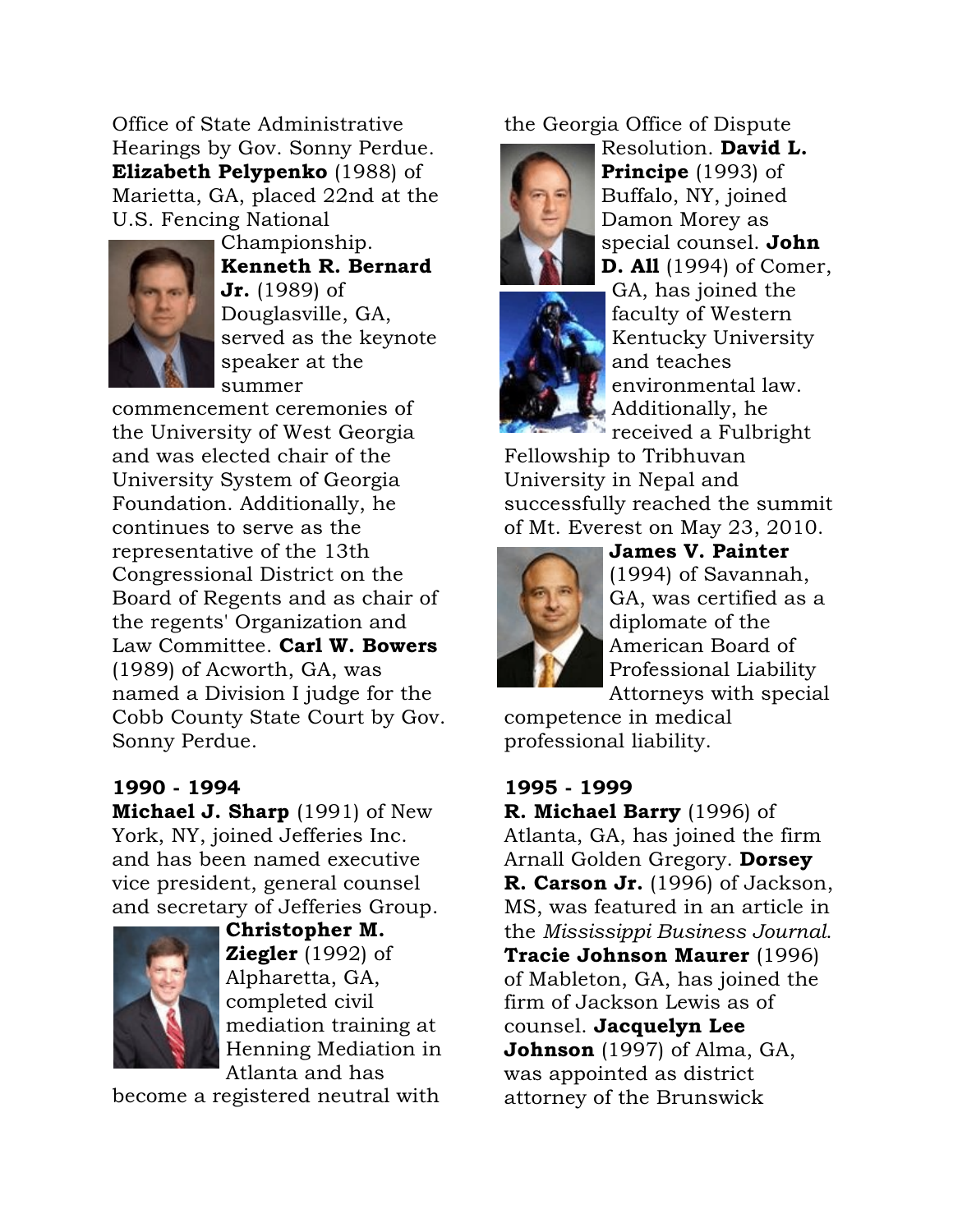Judicial Circuit by Gov. Sonny Perdue. Robert S. Highsmith Jr. (1998) of Atlanta, GA, was appointed to the Georgia Music Hall of Fame Authority by Gov. Sonny Perdue. Charles W. Lamb **Jr.** (1998) of Albany, GA, gave the keynote address at the 20th anniversary celebration of the passage of the Americans with Disabilities Act, sponsored by the BAIN Center for Independent Living. Carla W. McMillian (1998) of Tyrone, GA, was appointed to the state court bench of Fayette County by Gov. Sonny Perdue. John H. Longwell (1999) of Washington, DC, has rejoined the D.C. office of Paul Weiss.

# 2000 - 2004



Jeffery O. Monroe (2000) of Macon, GA, was appointed to serve on the Board of Governors of the State Bar of Georgia by State Bar president-

elect Ken Shigley. Henry W. Syms Jr. (2000) of Waynesboro, GA, announced his marriage to Falin Marie Rogers on Sept. 18, 2010. Robert B. Teilhet (2000) of Smyrna, GA, was appointed director of the Georgia Public Defender Standards Council by Gov. Sonny Perdue. Scott S. Williams (2000) of New York, NY, joined the firm Cantor Fitzgerald as a managing director in risk arbitrage.

**Joshua D. Huckaby**  $(2001)$  of Dacula, GA, has become a member with O'Kelley & Sorohan. Kristin Holloway **Jones** (2001) of Decatur, GA, joined Newell Rubbermaid as senior environmental and regulatory counsel. **Jennifer** Auer Jordan (2001) of Smyrna, GA, joined the firm of Bird Law Group. Janna Knight Landreth (2001) of Colbert, GA, was profiled in the *Athens Banner-Herald* "2010 Bright Stars" series. **V. Kevin Lang**  $(2001)$  of Athens, GA, was profiled in the *Athens Banner-Herald* "2010 Bright Stars" series. Daniel A. **Blumenthal** (2002) of Arlington, VA, established his own law firm. Robyn Wilensky Farmer (2002) of Atlanta, GA, joined the firm of Newell Rubbermaid. **Crystal Chastain Baker** (2003) of Saint Simons Island, GA, was chosen to speak on "Heir Property and the Importance of Genealogy in this Process" at the Georgia Genealogical Society's Fall Seminar. Alex M. Barfield (2003) of Atlanta, GA, was elected partner with the firm of Hawkins Parnell Thackston & Young. Josh **B. Belinfante** (2003) of Sandy Springs, GA, was appointed to the State Ethics Commission by Gov. Sonny Perdue. Arman M. Deganian (2003) of Atlanta, GA, has associated with the firm of Casey Gilson. Jessica Langston McClellan (2003) of Savannah, GA, joined the U.S. Department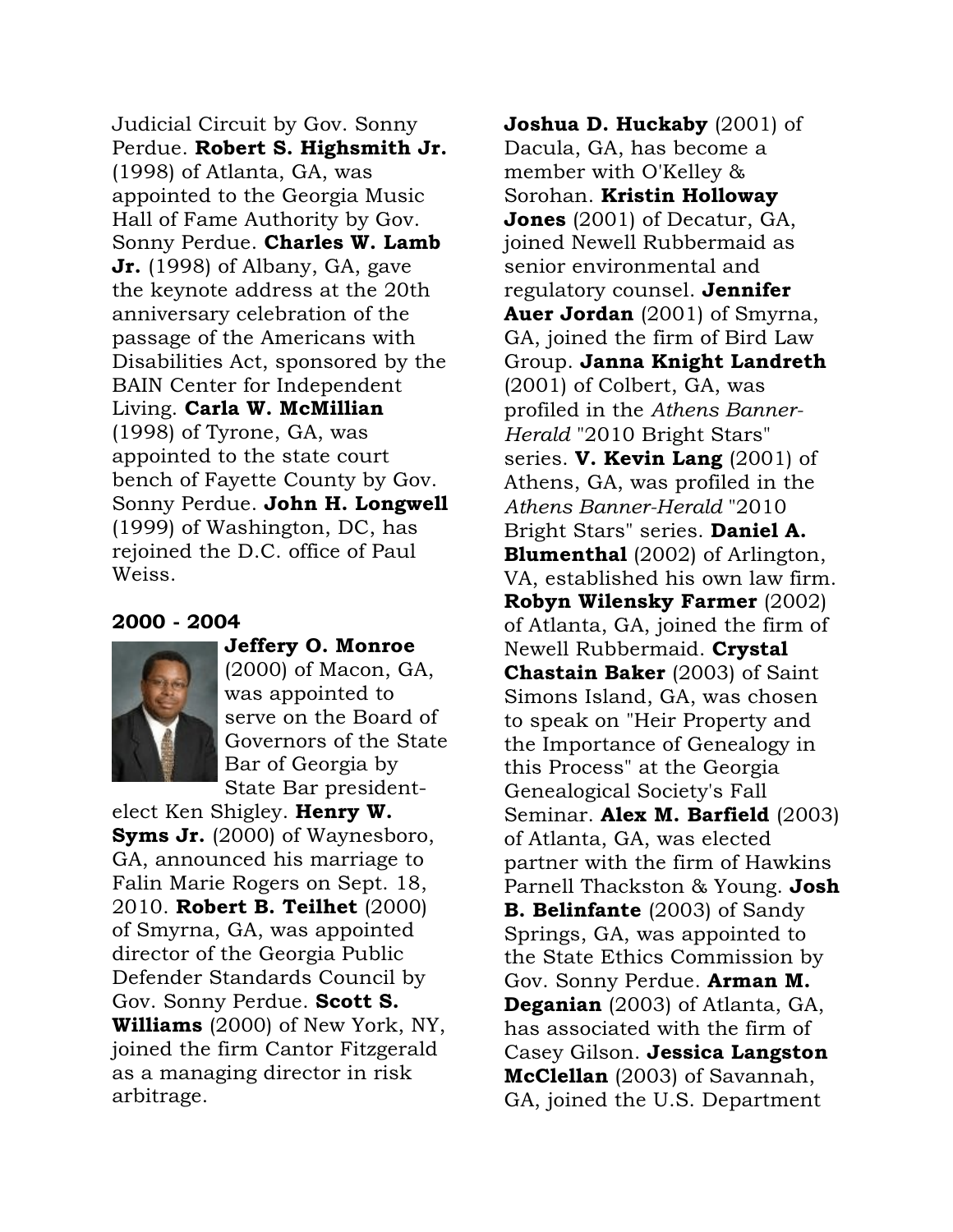of Justice in the civil division, torts branch, aviation and



admiralty litigation. R. Matthew Reeves (2003) of Duluth, GA, was elected a member of Andersen Tate & Carr. Ryan T. Strickland (2003) of

Atlanta, GA, joined the firm of McMickle Kurey & Branch as a partner. A. L. "Tripp" Bridges III (2004) of Athens, GA, celebrated with his wife Ramsey (2005) the birth of Eugenia Roberta "Berdie" on Sept. 16, 2010. Carmen Cox Paul (2004) of Covington, GA, celebrated with her husband Danny the birth of Amelia Faith on April 8, 2010. Jason C. Pedigo (2004) and Susannah Rogers Pedigo (2004) of Savannah, GA, celebrated the birth of their twins, Ansley Kathleen and Marshall Taylor, on April 3, 2010.

# 2005 - 2009 Ramsey Henderson Bridges

(2005) of Athens, GA, was profiled in the *Athens Banner-Herald* "2010 Bright Stars" series. Additionally, she celebrated with her husband **Tripp** (2004) the birth of Eugenia Roberta "Berdie" on Sept. 16, 2010. Katherine A. Summers (2005) of Nashville, TN, has associated with the firm of Constangy Brooks & Smith. Leah L. Weinberg (2005) of Long Island City, NY, has associated

with the firm of Golenbock Eiseman Assor Bell & Peskoe. Cristina Reeves Bouton (2006) of Atlanta, GA, has associated with the firm of Lawson & Moseley. Charlsie K. Paine (2006) of Charleston, SC, has become an attorney adviser with the Social Security Administration. Emily A. Poe (2006) of Atlanta, GA, has associated with the firm of Weinberg Wheeler Hudgins Gunn & Dial. Kimberly R. Bourroughs (2007) of Snellville, GA, has associated with the firm of Schiff Hardin. Kenneth B. Franklin (2007) of Atlanta, GA, has associated with the firm of Foltz Martin. Kimberly J. Gilfedder (2007) of Atlanta, GA, has joined Graphic Packaging International as counsel. Ernest L. "Chip" **Beaton IV** (2008) of Saint Simons Island, GA, announced his marriage to **Theresa Davis Beaton** (2010) on Aug. 14, 2010. Scott R. Grubman (2008) of Silver Spring, MD, had an article that he co-authored with classmate **Rob Snyder**  $(2008)$ , "Web 2.0 Crashes Through the Courthouse Door: Legal and Ethical Issues Related to the Discoverability and Admissibility of Social Networking Evidence," selected for publication in the *Rutgers Computer and Technology Law Journal*. Additionally, he has become a trial attorney with the U.S. Department of Justice in the civil division, environmental tort